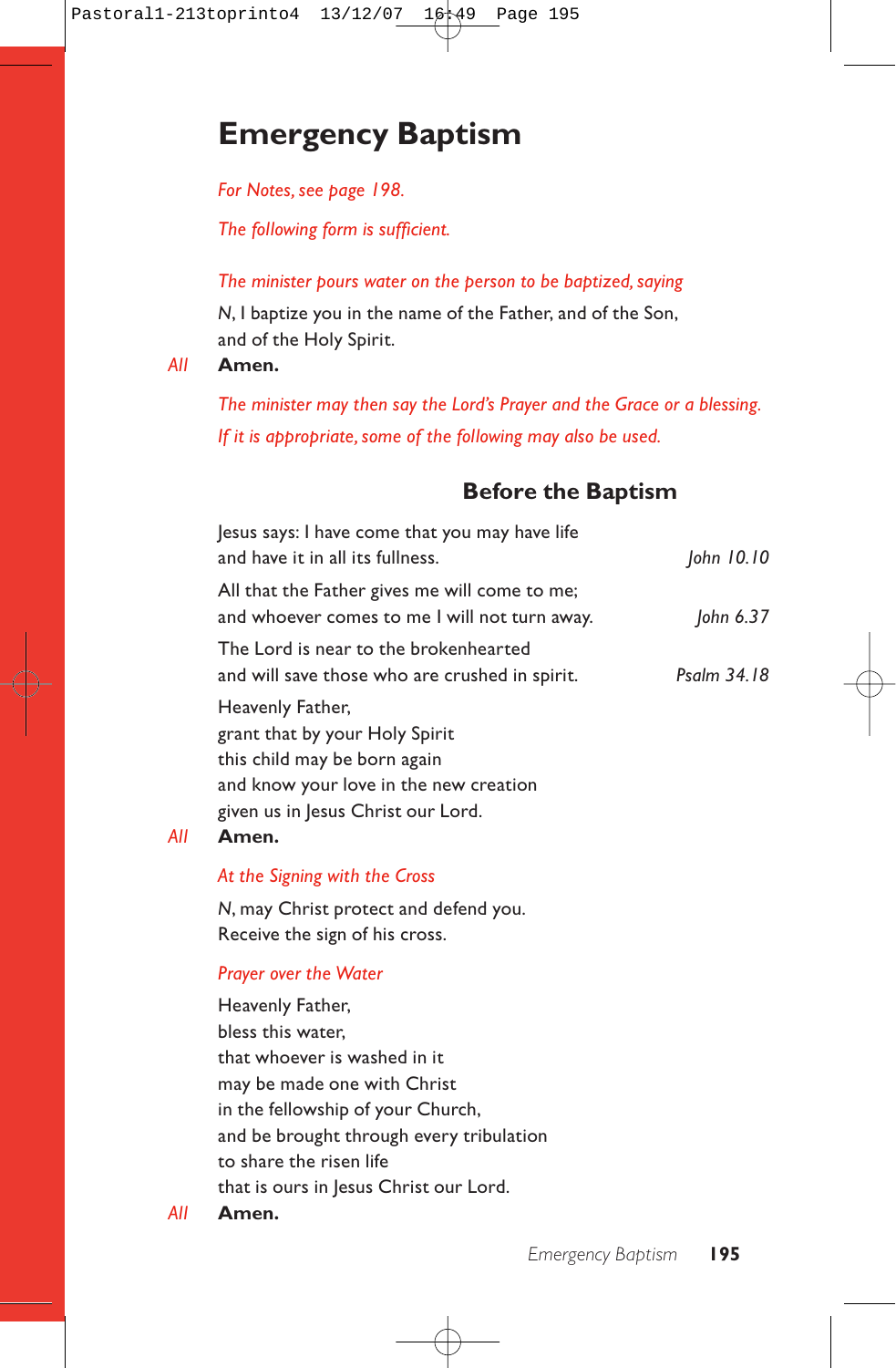# **After the Baptism**

As our Saviour taught us, so we pray

*All* **Our Father in heaven, hallowed be your name, your kingdom come, your will be done, on earth as in heaven. Give us today our daily bread. Forgive us our sins as we forgive those who sin against us. Lead us not into temptation but deliver us from evil. For the kingdom, the power, and the glory are yours now and for ever. Amen.**

#### *(or)*

Let us pray with confidence as our Saviour has taught us

*All* **Our Father, who art in heaven, hallowed be thy name; thy kingdom come; thy will be done; on earth as it is in heaven. Give us this day our daily bread. And forgive us our trespasses, as we forgive those who trespass against us. And lead us not into temptation; but deliver us from evil. For thine is the kingdom, the power and the glory, for ever and ever. Amen.**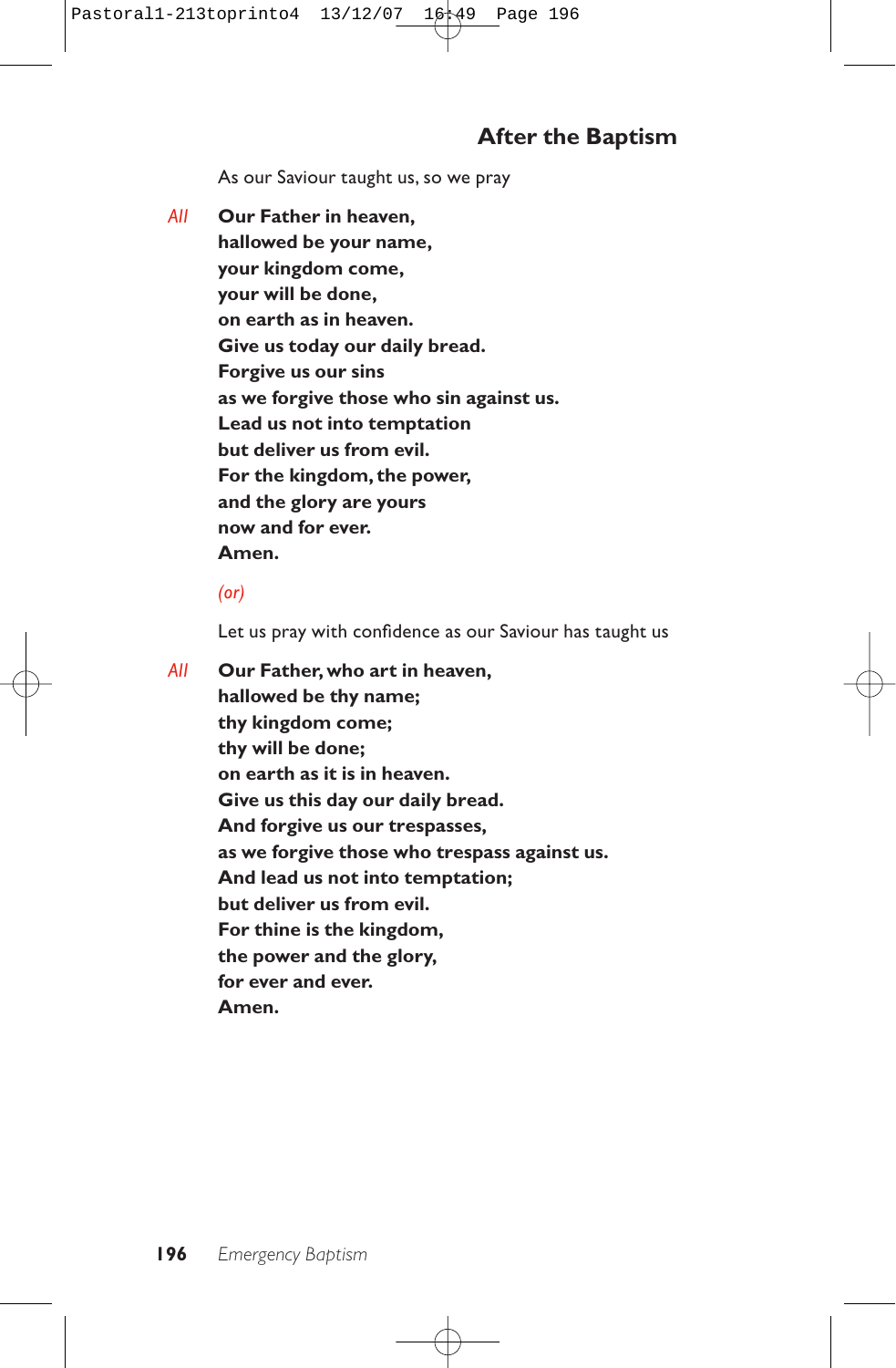Eternal God, our beginning and our end, preserve in your people the new life of baptism; as Christ receives us on earth, so may he guide us through the trials of this world, and enfold us in the joy of heaven, where you live and reign, one God for ever and ever.

# *All* **Amen.**

The grace of our Lord Jesus Christ, and the love of God, and the fellowship of the Holy Spirit be with us all evermore.

### *All* **Amen.**

### *(or)*

May God almighty, the Father, the Son, and the Holy Spirit, bless and keep you this day and for evermore.

### *All* **Amen.**